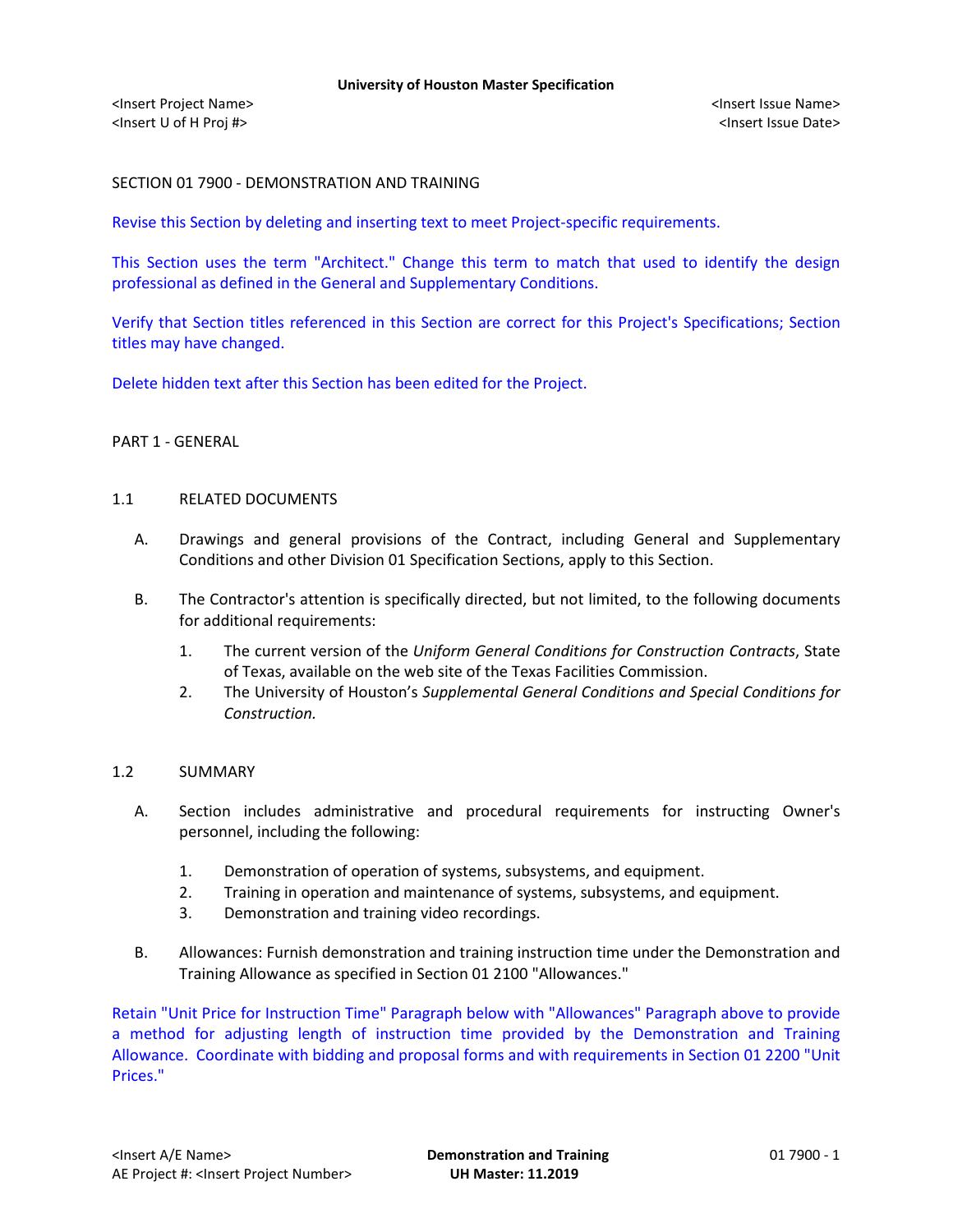#### **University of Houston Master Specification**

<Insert Project Name> <Insert Issue Name> <Insert U of H Proj #> <Insert Issue Date>

C. Unit Price for Instruction Time: Length of instruction time shall be measured by actual time spent performing demonstration and training in required location. No payment will be made for time spent assembling educational materials, setting up, or cleaning up. See requirements in Section 01 2200 "Unit Prices."

## 1.3 CLOSEOUT SUBMITTALS

A. At completion of training, submit complete training manual(s) for Owner's use prepared and bound in format matching operation and maintenance manuals and in PDF electronic file format on compact disc.

## 1.4 QUALITY ASSURANCE

- A. Facilitator Qualifications: A firm or individual experienced in training or educating maintenance personnel in a training program similar in content and extent to that indicated for this Project, and whose work has resulted in training or education with a record of successful learning performance.
- B. Instructor Qualifications: A factory-authorized service representative, complying with requirements in Section 01 4000 "Quality Requirements," experienced in operation and maintenance procedures and training.
- C. Pre-instruction Conference: Conduct conference at Project site to comply with requirements in Section 01 3100 "Project Management and Coordination." Review methods and procedures related to demonstration and training including, but not limited to, the following:
	- 1. Inspect and discuss locations and other facilities required for instruction.
	- 2. Review and finalize instruction schedule and verify availability of educational materials, instructors' personnel, audiovisual equipment, and facilities needed to avoid delays.
	- 3. Review required content of instruction.
	- 4. For instruction that must occur outside, review weather and forecasted weather conditions and procedures to follow if conditions are unfavorable.

### 1.5 COORDINATION

- A. Coordinate instruction schedule with Owner's operations. Adjust schedule as required to minimize disrupting Owner's operations and to ensure availability of Owner's personnel.
- B. Coordinate instructors, including providing notification of dates, times, length of instruction time, and course content.
- C. Coordinate content of training modules with content of approved emergency, operation, and maintenance manuals. Do not submit instruction program until operation and maintenance data has been reviewed and approved by Architect.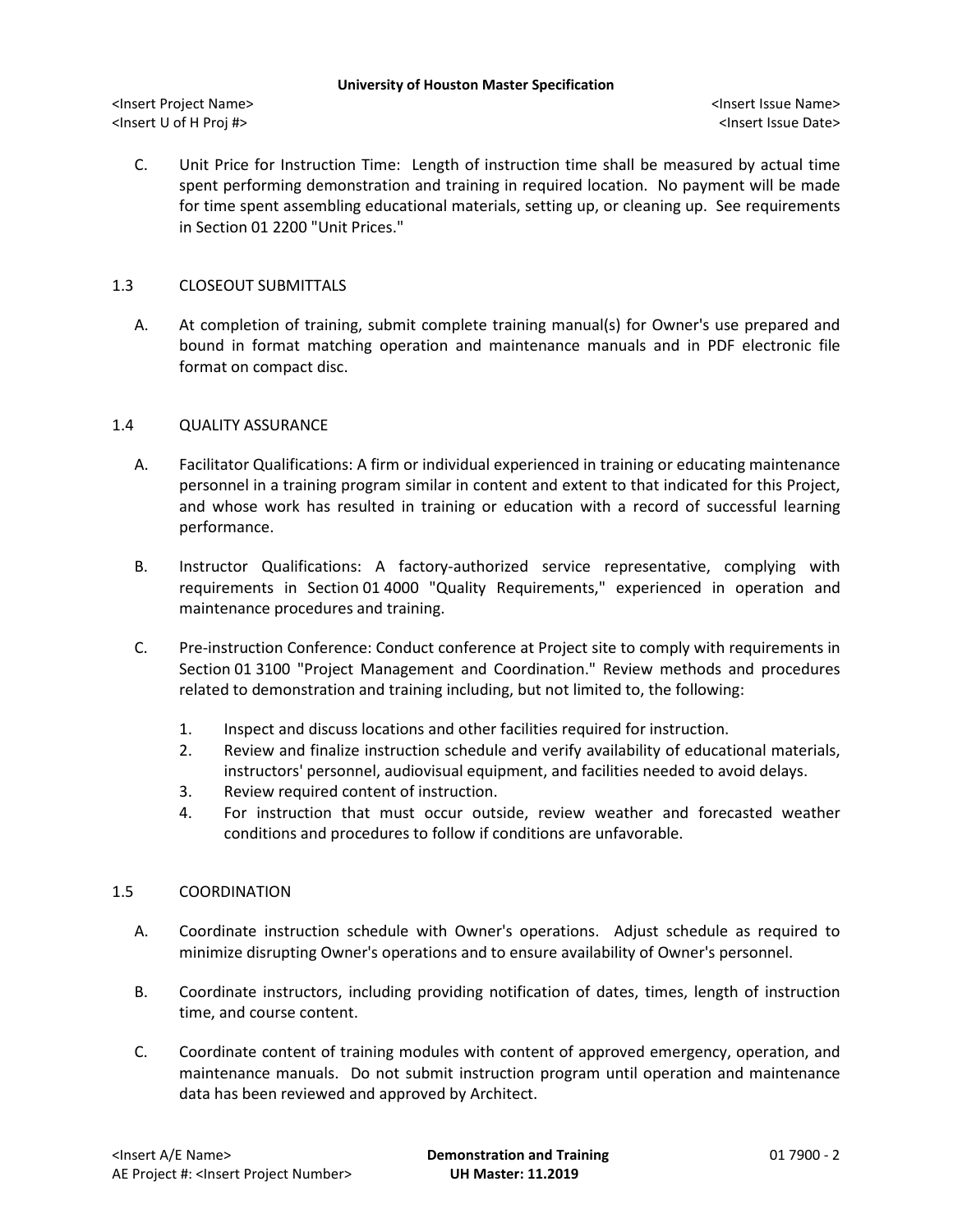PART 2 - PRODUCTS

### 2.1 INSTRUCTION PROGRAM

- A. Program Structure: Develop an instruction program that includes individual training modules for each system and for equipment not part of a system, as required by individual Specification Sections.
- B. Training Modules: Develop a learning objective and teaching outline for each module. Include a description of specific skills and knowledge that participant is expected to master. For each module, include instruction for the following as applicable to the system, equipment, or component:
	- 1. Basis of System Design, Operational Requirements, and Criteria: Include the following:
		- a. System, subsystem, and equipment descriptions.
		- b. Performance and design criteria if Contractor is delegated design responsibility.
		- c. Operating standards.
		- d. Regulatory requirements.
		- e. Equipment function.
		- f. Operating characteristics.
		- g. Limiting conditions.
		- h. Performance curves.
	- 2. Documentation: Review the following items in detail:
		- a. Emergency manuals.
		- b. Operations manuals.
		- c. Maintenance manuals.
		- d. Project record documents.
		- e. Identification systems.
		- f. Warranties and bonds.
		- g. Maintenance service agreements and similar continuing commitments.
	- 3. Emergencies: Include the following, as applicable:
		- a. Instructions on meaning of warnings, trouble indications, and error messages.
		- b. Instructions on stopping.
		- c. Shutdown instructions for each type of emergency.
		- d. Operating instructions for conditions outside of normal operating limits.
		- e. Sequences for electric or electronic systems.
		- f. Special operating instructions and procedures.
	- 4. Operations: Include the following, as applicable:
		- a. Startup procedures.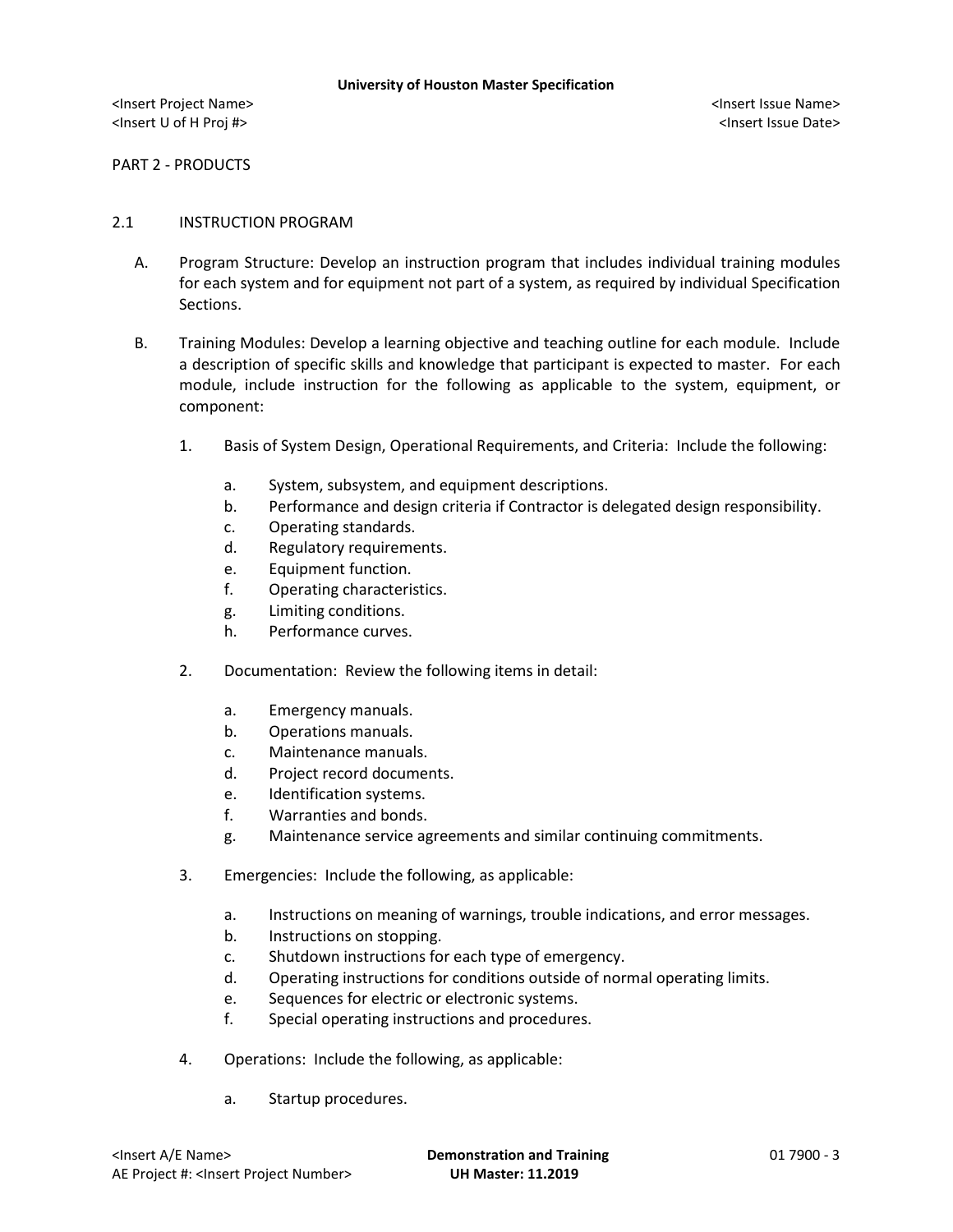#### **University of Houston Master Specification**

<Insert Project Name> <Insert Issue Name> <Insert U of H Proj #> <Insert Issue Date>

- b. Equipment or system break-in procedures.
- c. Routine and normal operating instructions.
- d. Regulation and control procedures.
- e. Control sequences.
- f. Safety procedures.
- g. Instructions on stopping.
- h. Normal shutdown instructions.
- i. Operating procedures for emergencies.
- j. Operating procedures for system, subsystem, or equipment failure.
- k. Seasonal and weekend operating instructions.
- l. Required sequences for electric or electronic systems.
- m. Special operating instructions and procedures.
- 5. Adjustments: Include the following:
	- a. Alignments.
	- b. Checking adjustments.
	- c. Noise and vibration adjustments.
	- d. Economy and efficiency adjustments.
- 6. Troubleshooting: Include the following:
	- a. Diagnostic instructions.
	- b. Test and inspection procedures.
- 7. Maintenance: Include the following:
	- a. Inspection procedures.
	- b. Types of cleaning agents to be used and methods of cleaning.
	- c. List of cleaning agents and methods of cleaning detrimental to product.
	- d. Procedures for routine cleaning
	- e. Procedures for preventive maintenance.
	- f. Procedures for routine maintenance.
	- g. Instruction on use of special tools.
- 8. Repairs: Include the following:
	- a. Diagnosis instructions.
	- b. Repair instructions.
	- c. Disassembly; component removal, repair, and replacement; and reassembly instructions.
	- d. Instructions for identifying parts and components.
	- e. Review of spare parts needed for operation and maintenance.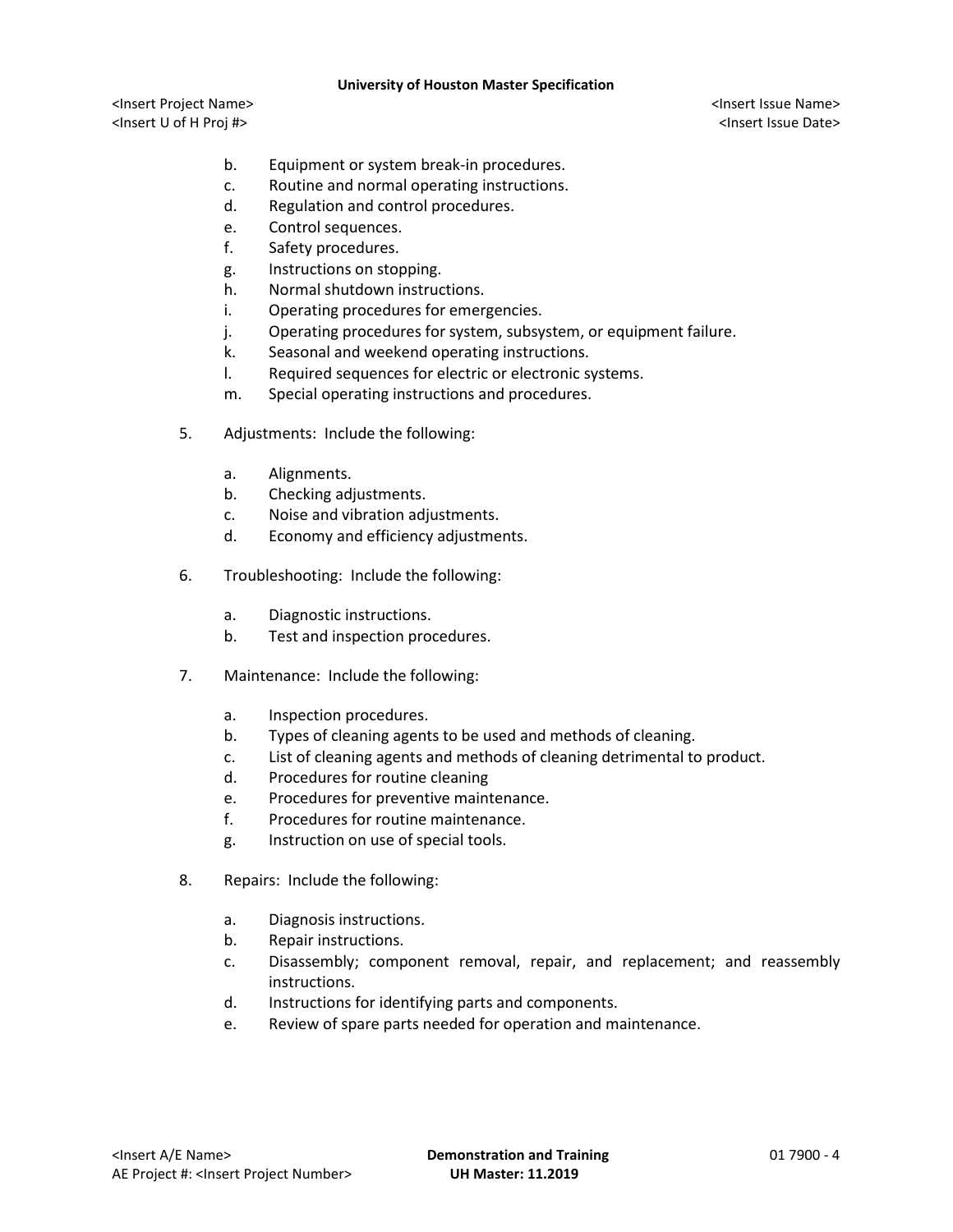PART 3 - EXECUTION

#### 3.1 PREPARATION

- A. Assemble educational materials necessary for instruction, including documentation and training module. Assemble training modules into a training manual organized in coordination with requirements in Section 01 7700 "Closeout Procedures."
- B. Set up instructional equipment at instruction location.

### 3.2 INSTRUCTION

- A. Facilitator: Engage a qualified facilitator to prepare instruction program and training modules, to coordinate instructors, and to coordinate between Contractor and Owner for number of participants, instruction times, and location.
- B. Engage qualified instructors to instruct Owner's personnel to adjust, operate, and maintain systems, subsystems, and equipment not part of a system.
	- 1. Owner will furnish Contractor with names and positions of participants.
- C. Scheduling: Provide instruction at mutually agreed on times. For equipment that requires seasonal operation, provide similar instruction at start of each season.
	- 1. Schedule training with Owner with at least ten days' advance notice.
- D. Training Location and Reference Material: Conduct training on-site in the completed and fully operational facility using the actual equipment in-place. Conduct training using final operation and maintenance data submittals.
- E. Evaluation: At conclusion of each training module, assess and document each participant's mastery of module by use of a demonstration performance-based test.
- F. Cleanup: Collect used and leftover educational materials and remove from Project site. Remove instructional equipment. Restore systems and equipment to condition existing before initial training use.

### 3.3 DEMONSTRATION AND TRAINING VIDEO RECORDINGS

- A. General: Engage a qualified commercial videographer to record demonstration and training video recordings. Record each training module separately. Include classroom instructions and demonstrations, board diagrams, and other visual aids, but not student practice.
	- 1. At beginning of each training module, record each chart containing learning objective and lesson outline.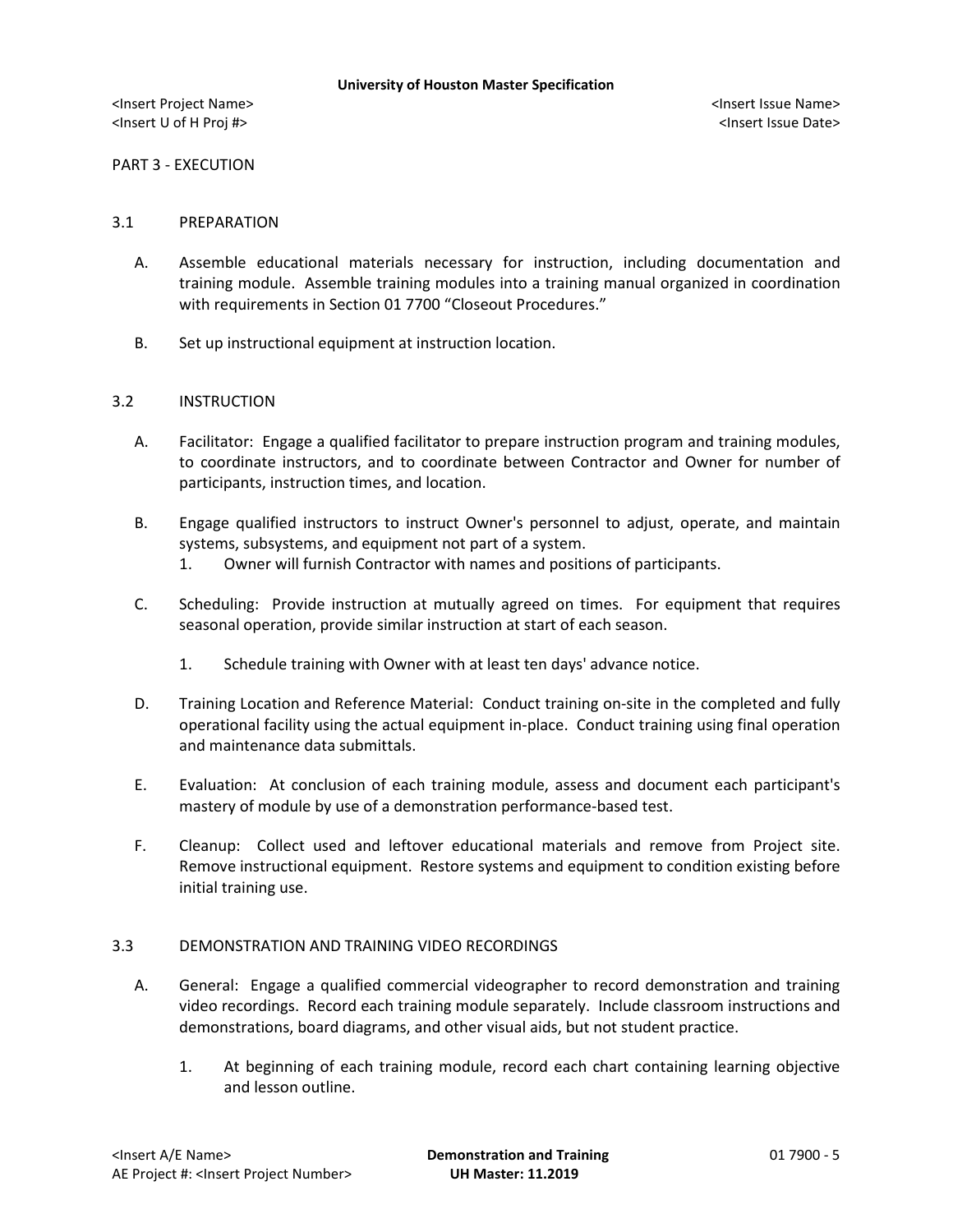Revise "Video" Paragraph below to suit Project. Owner may have preferred format for file types based on equipment used by maintenance personnel.

- B. Video: Provide minimum 640 x 480 video resolution converted to [**.mp4 format file type**] [**format file type acceptable to Owner**], on electronic media.
	- 1. Electronic Media: Read-only format compact disc acceptable to Owner, with commercial-grade graphic label.
	- 2. File Hierarchy: Organize folder structure and file locations according to project manual table of contents. Provide complete screen-based menu.
	- 3. File Names: Utilize file names based upon name of equipment generally described in video segment, as identified in Project specifications.
	- 4. Contractor and Installer Contact File: Using appropriate software, create a file for inclusion on the Equipment Demonstration and Training DVD that describes the following for each Contractor involved on the Project, arranged according to Project table of contents:
		- a. Name of Contractor/Installer.
		- b. Business address.
		- c. Business phone number.
		- d. Point of contact.
		- e. E-mail address.
- C. Recording: Mount camera on tripod before starting recording, unless otherwise necessary to adequately cover area of demonstration and training. Display continuous running time.
	- 1. Film training session(s) in segments not to exceed 15 minutes.
		- a. Produce segments to present a single significant piece of equipment per segment.
		- b. Organize segments with multiple pieces of equipment to follow order of Project Manual table of contents.
		- c. Where a training session on a particular piece of equipment exceeds 15 minutes, stop filming and pause training session. Begin training session again upon commencement of new filming segment.
- D. Light Levels: Verify light levels are adequate to properly light equipment. Verify equipment markings are clearly visible prior to recording.
	- 1. Furnish additional portable lighting as required.

Retain "Narration" and "Transcript" paragraphs below if required. Requirements may be more extensive than necessary for many projects. If Owner requires original video recording to be unmodified, retain first option in first paragraph below. Revise to suit Project.